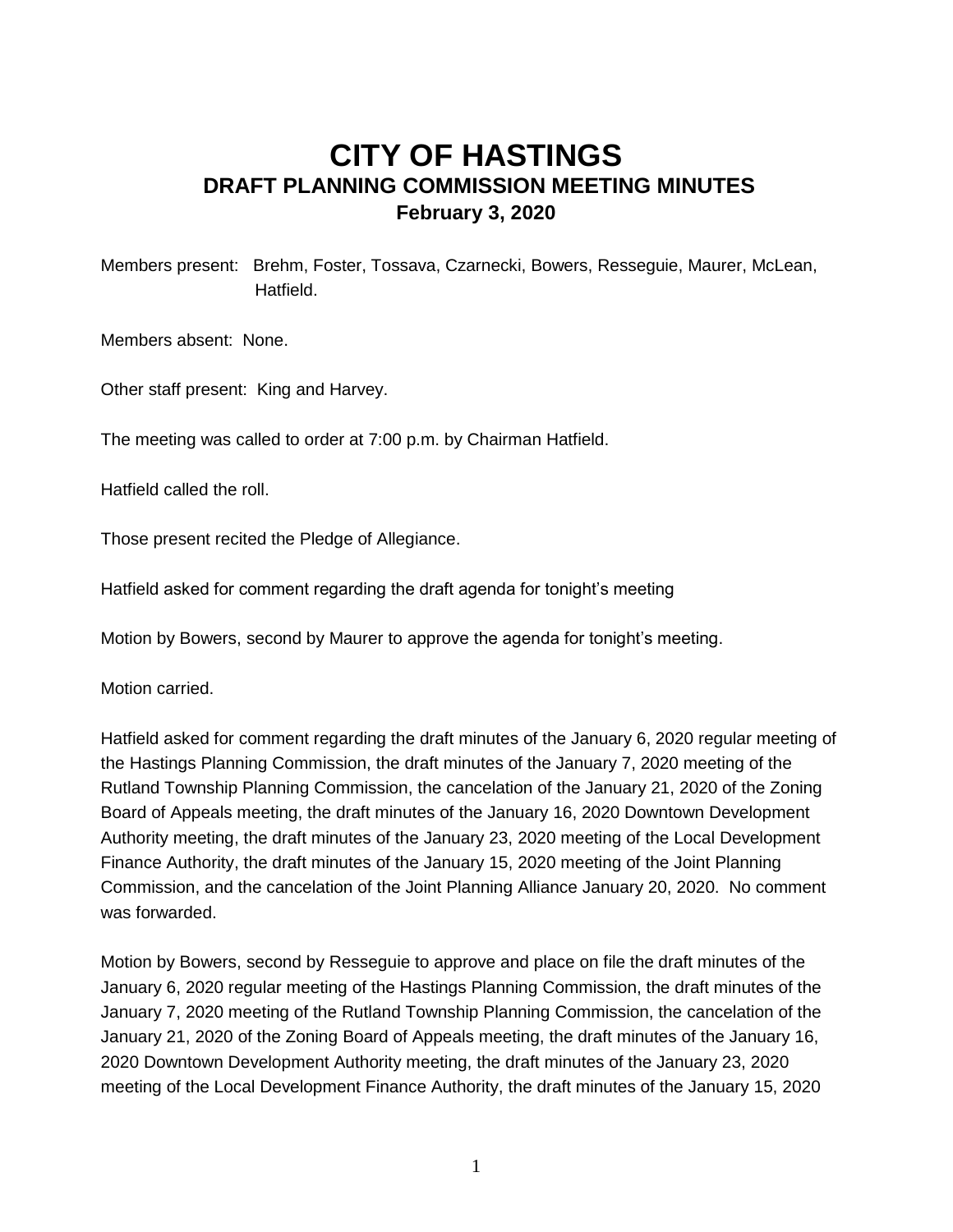meeting of the Joint Planning Commission, and the cancelation of the Joint Planning Alliance January 20, 2020.

Motion carried.

Hatfield introduced public hearing to solicit comment regarding Par-Tee Real Estate, LLC request for rezoning of the named parcels from R-S Suburban Residential District to R-R Rural Residential District.

King gave recap:

- R-S requires utilities, R-R does not
- Four (4) residential properties in area already have well and septic (nonconforming to R-S)

Harvey stated:

• Request is consistent with Master Plan

Tossava noted that utilities run along Broadway, but do not service this area.

Public Hearing opened at 7:06pm.

Tom Watson noted that information was given to residents effected by and near the requested rezoning by applicant. A meeting was set and 14 residents showed for applicant to share the plan. All appeared to be in support.

No other public input.

Closed public hearing at 7:07pm

Motion by Tossava, support by Resseguie to recommend proposed rezoning to City Council for approval.

In favor: Brehm, Foster, Bowers, Tossava, Czarnecki, Maurer, Resseguie, McLean, and Hatfield. Opposed: None Absent: None

Motion carried.

Hatfield asked Czarnecki to comment on the activities of the JPA and JPC. Czarnecki stated that JPC had set a public hearing for February 19, 2020 to solicit comments on proposed changes to zoning ordinances in regard to commercial livestock in the JPC area. JPA did not have meetings in January.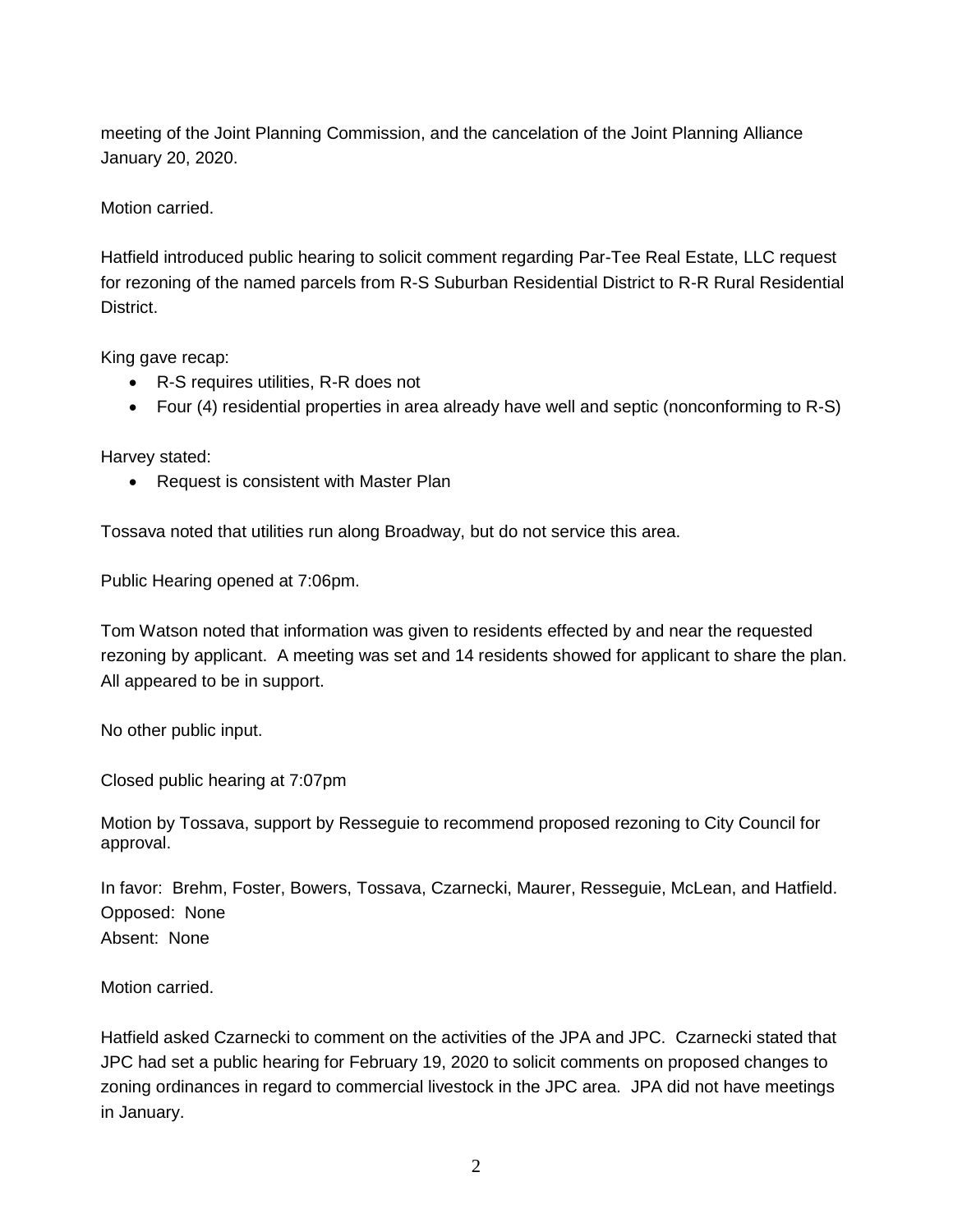Hatfield asked if there were any comments on the work tasks identified by the Planning Commission for completion in 2020. King stated that Council had passed the recommended ordinance change for the Zoning Board of Appeal.

Hatfield introduced discussion regarding the Part 2 Master Plan Update. Harvey stated that the Master Plan update is on schedule. Final Draft will be completed in April.

Hatfield asked King to comment on efforts to track progress on the requirements imposed by the Planning Commission as a condition of project or site plan approval. King shared a brief update on projects.

Hatfield introduced the year in review document that King provided. No additional comments were presented.

Hatfield introduced request to approve preliminary site plan and setting a public hearing for the March 2, 2020 meeting to hear comment on Rezoning and final site plan review for property located at 1812 Lavender Drive.

Motion by Tossava, second by Bowers to approve the preliminary site plan and set the public hearing for March 2, 2020.

In favor: Brehm, Foster, Tossava, Czarnecki, Maurer, Resseguie, Bowers, McLean, and Hatfield. Opposed: None Absent: None

Motion carried.

Hatfield introduced request to set a public hearing for the March 2, 2020 meeting to hear comment on final site plan review for property located at 326 W. State St. Planning Commission will be recommending to Council for approval.

Motion by McLean, second by Brehm to approve the preliminary site plan and set the public hearing for March 2, 2020.

In favor: Brehm, Foster, Tossava, Czarnecki, Maurer, Resseguie, Bowers, McLean, and Hatfield. Opposed: None Absent: None

Motion carried.